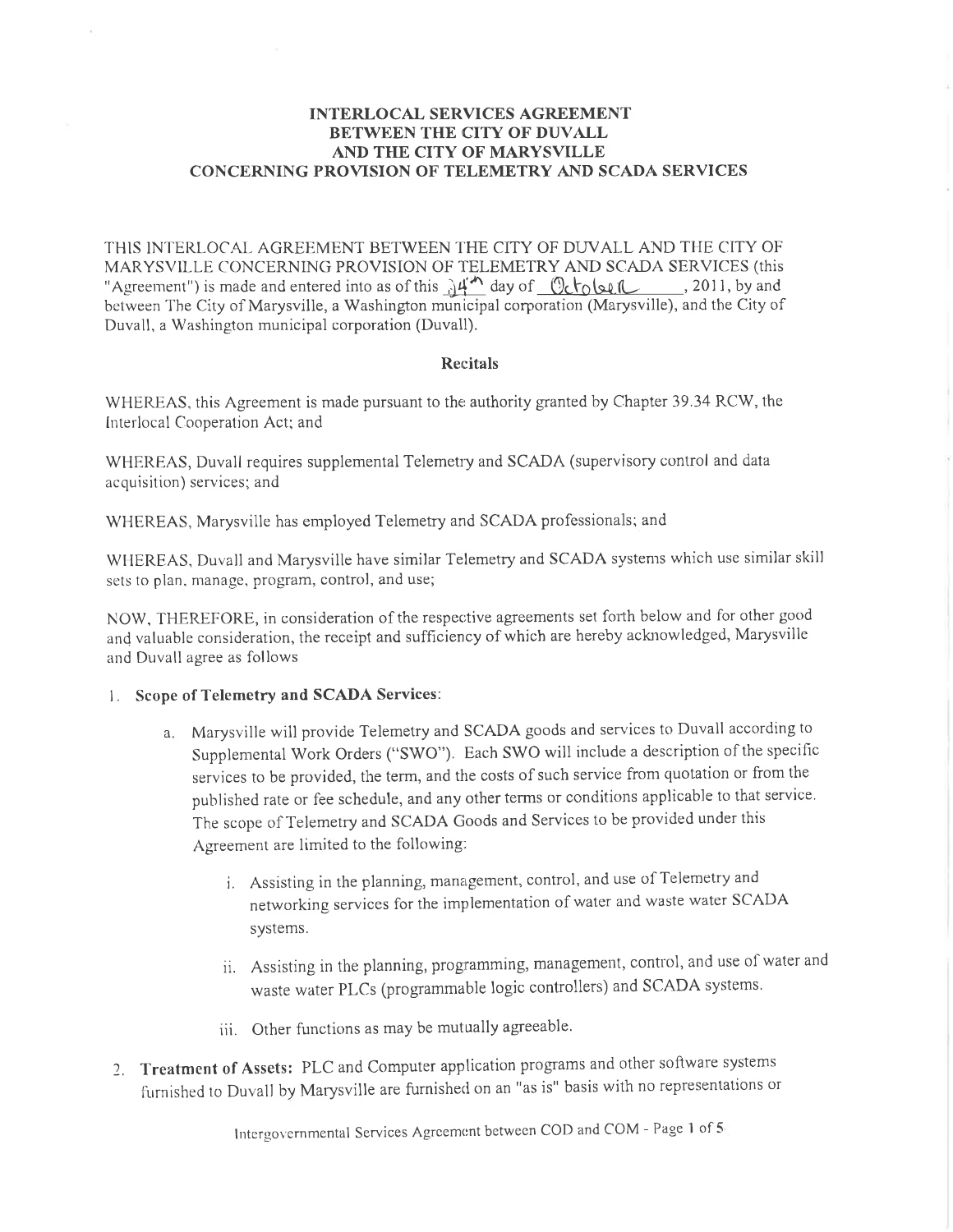warranties regarding use or results including any warranties of merchantability or fitness for a particular purpose, unless indicated in an SWO for service.

Title to all property furnished by Marysville shall remain in Marysville. Title to all property purchased by Duvall for which Duvall is not rejmbursed by Marysville shall remain in Duvail. Title to all property purchased by Duvall for which Duvall is reimbursed by Marysville and is used as component of services provided under this Agreement shall pass to and vest in Marysville upon completion, termination, or cancellation of the relevant SWO or this Agreement.

Any property of Marysville furnished to Duvall shall, unless otherwise provided in this Agreement, or approved by Marysville, be used only for the performance of this Agreement or SWO. Duvall shall be responsible for any loss or damage to Marysville property that Marysville furnishes to Duvall.

If any Marysville property is lost, destroyed, or damaged, Duvall shall immediately notify Marysville and shall take all reasonable steps to protect the property from further damage.

- Surrender of Property: Duvall shall surrender to Marysville all property of Marysville upon completion, termination, or cancellation of this Agreement. Conversely, Marysville shall surrender to Duvall all property of Duvall upon completion, termination, or cancellation of this Agreement.
- Time of Performance: This Agreement shall become effective upon signature by both parties and recording of the same with the Marysville City Clerk and the Duvall City Clerk and shall remain in force for a period up to five (5) years, unless terminated earlier by either party upon sixty (60) days written notice.

This Agreement may be extended by mutual written agreement of Marysville Mayor, or his/her designee, and an authorized agent for Duvall.

5. Compensation: Duvall may request an estimate or quotation of cost for proposed Telemetry and SCADA goods or services from Marysville. Specific agreements addressing costs, terms, schedules, and other factors will be described in an associated SWO developed fiom injtial estimates or quotations.

Duvall will pay Marysville for services provided hereunder and as set out in each SWO.

SWO rate and fee schedules are subject to change at the discretion of Marysville. Rate and fee schedule changes shall be effective sixty (60) days after written notice of change is provided to Duvall, postage paid in the US mail.

Marysville will submit an invoice, or advice of charge, to Duvall monthly, or as defined in a SWO, detailing charges for services rendered during the preceding month. Payment is due in full upon receipt of the invoice by Duvall and becomes delinquent thirty (30) days thereafter.

A late payment fee may be applied to any remaining balance sixty (60) days after invoice. Late payment charges, if any, will be imposed on the unpaid balance at a rate of one percent (1.0 %) per month. Invoices related to SWOs with balances more than ninety (90) days past due may be terminated and services discontinued. Amounts disputed by Duvall under the Paragraph 7 of this Agreement are not subject to late payment charges.